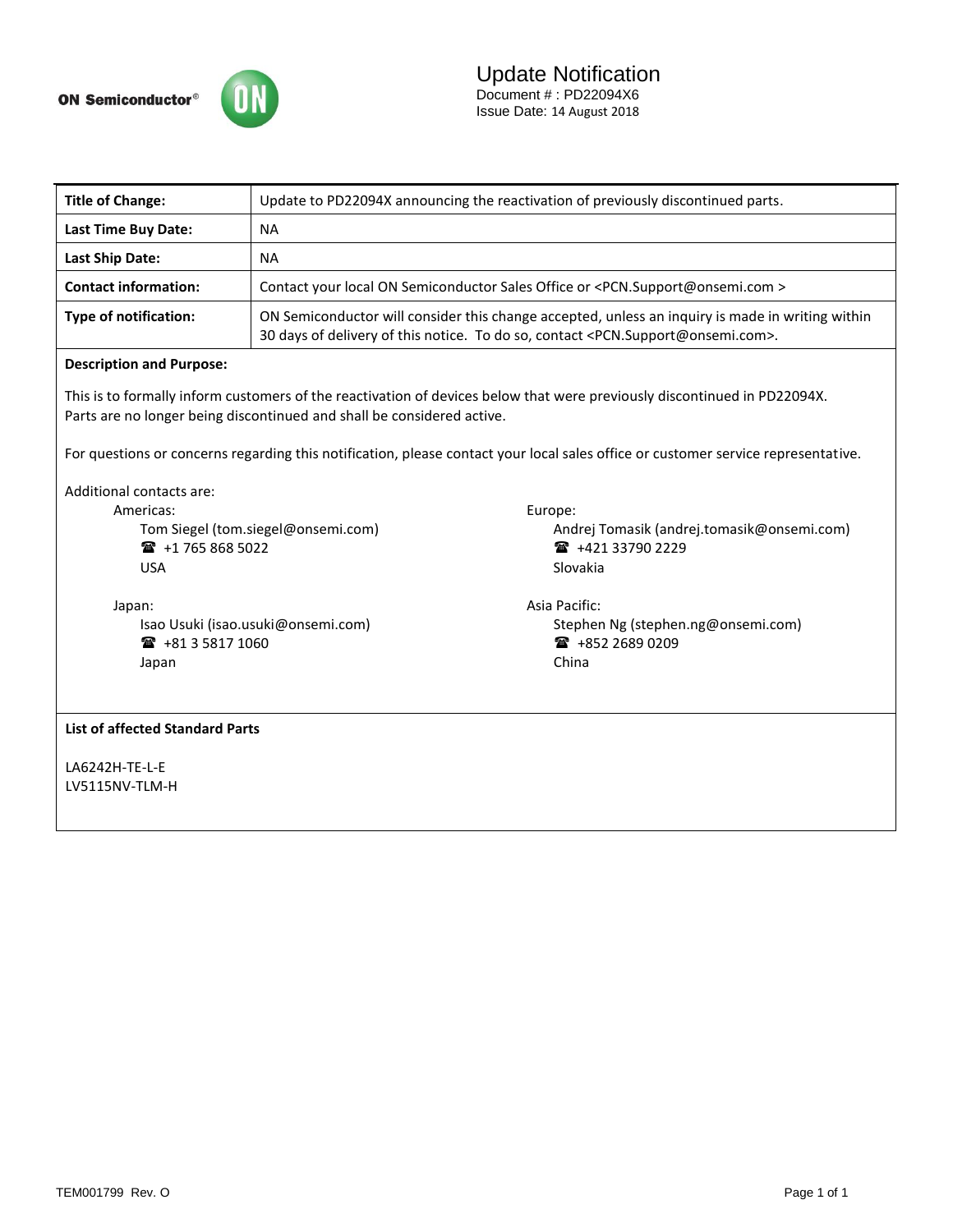# Japanese translation of the notification starts here. 通知の日本語訳はここから始まります。

**Note:** The Japanese version is for reference only. In case of any differences between the English and Japanese version, the English version will supersede.

注:日本語版は参照用です。英語版と日本語版の違いがある場合は、英語版が優先さ れます.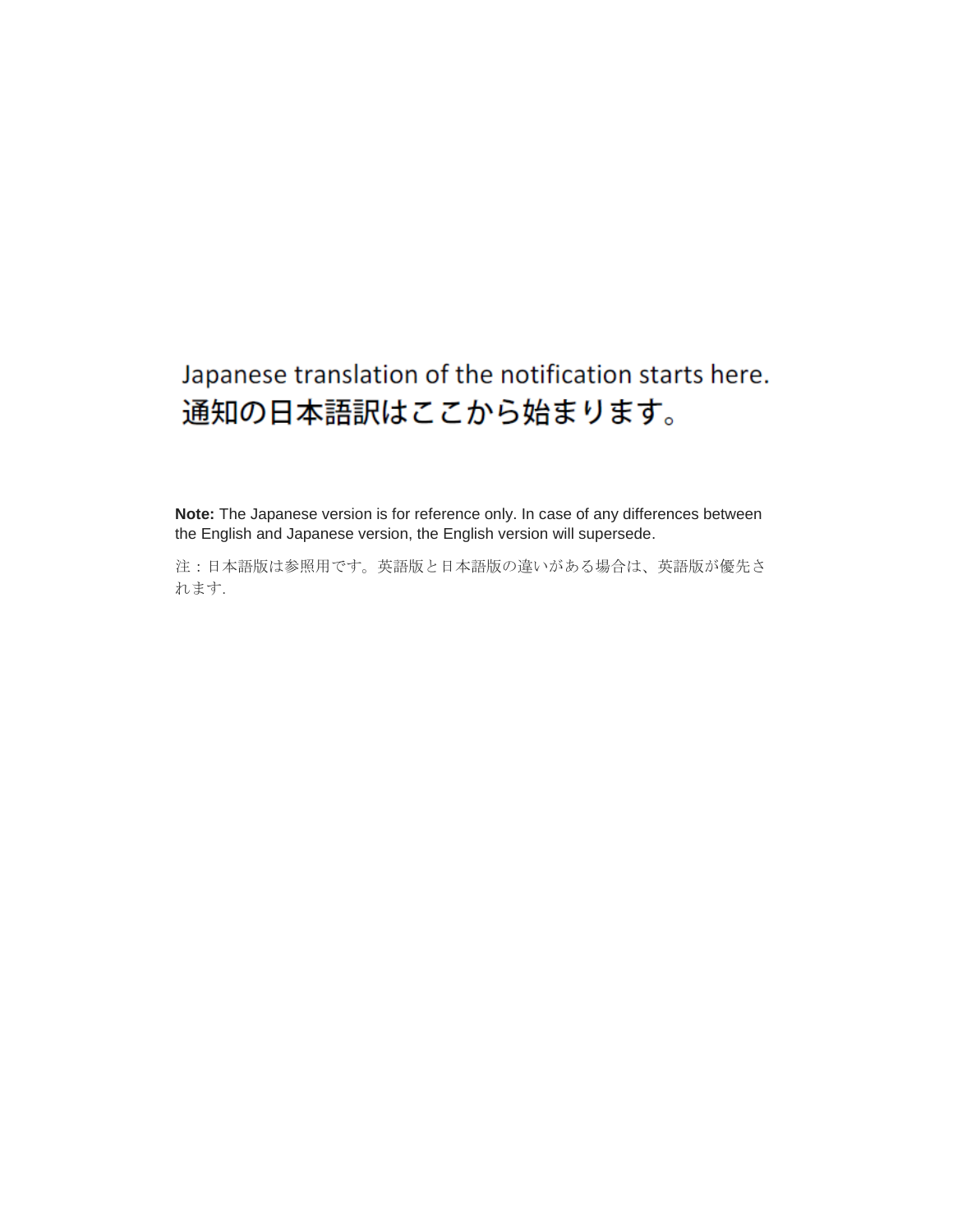

更新通知 文書番号:PD22094X6 発行日:14 August 2018

| 変更の件名 : | 製造中止となった部品の再アクティブ化の通知 PD22094X に対する更新                                                                                                      |  |  |
|---------|--------------------------------------------------------------------------------------------------------------------------------------------|--|--|
| 最終販売日:  | 該当なし                                                                                                                                       |  |  |
| 最終出荷日:  | 該当なし                                                                                                                                       |  |  |
| 連絡先情報:  | 現地のオン・セミコンダクター営業所または <pcn.support@onsemi.com>にお問い合わせください。</pcn.support@onsemi.com>                                                         |  |  |
| 通知の種類:  | オン・セミコンダクターは、この通知の送付から 30 日以内に書面による問い合わせが行われない限り、この<br>変更が承諾されたものとみなします。お問い合わせは、 <pcn.support@onsemi.com>にお願いします。</pcn.support@onsemi.com> |  |  |

# 説明および目的:

これは、PD22094X で製造中止となったデバイスが再びアクティブになったことをお客様に正式にお知らせするものです。 部品は、製造中止状態ではなくなり、アクティブなものとみなされます。

この通知に関してご不明な点がありましたら、現地の営業所または顧客サービス窓口にお問い合わせください。

その他に、以下の連絡先もご利用になれます。

米国:

Tom Siegel [\(tom.siegel@onsemi.com\)](mailto:tom.siegel@onsemi.com) +1 765 868 5022 USA

日本: Isao Usuki (isao.usuki@onsemi.com) +81 3 5817 1060 日本

欧州:

Andrej Tomasik (andrej.tomasik@onsemi.com) ■ +421 33790 2229 スロバキア

アジア太平洋: Stephen Ng (stephen.ng@onsemi.com)  $\text{ }$  +852 2689 0209 中国

### 影響を受ける標準部品の一覧:

LA6242H-TE-L-E LV5115NV-TLM-H